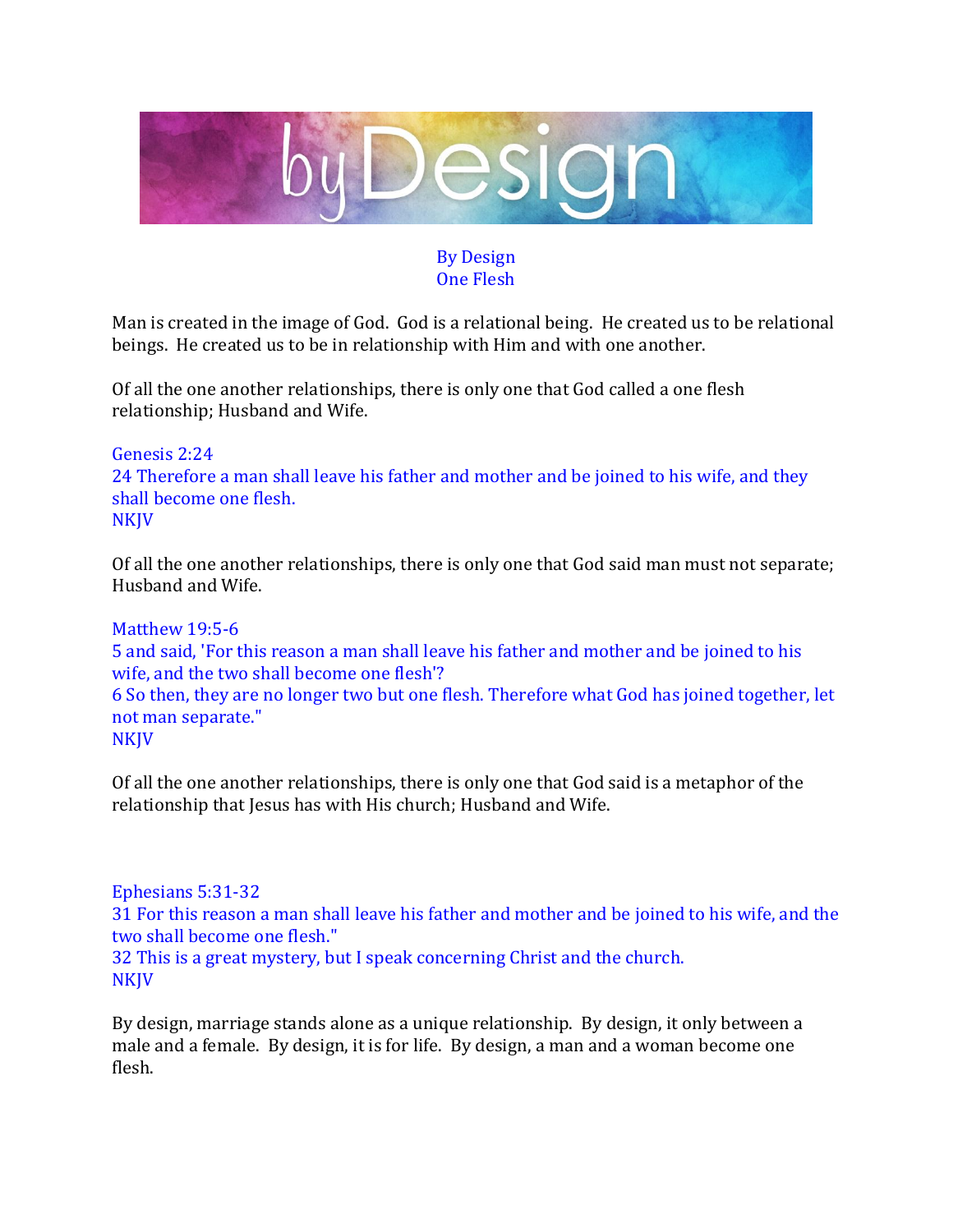When you hear the words one flesh, what immediately comes to mind? Sex! Children!

Having sex and bearing children are actions.

# Being one flesh is a state of being!

Sex is a holy expression of being one flesh. Children are a fruit of being one flesh. But neither sex or children define what God meant by one flesh. Being one flesh is a state of being that means so much more than having sex or having children.

What does it mean to be one flesh?

Being one flesh is a unique partnership.

It is a partnership that is unlike any other business partnership on earth. It is one of a kind. It is so unique that when Jesus helped them understand it, they said, it would be better not to marry. (Matthew 19:10) Matthew 19:10

10 His disciples said to Him, "If such is the case of the man with his wife, it is better not to marry." **NKJV** 

Why is it one of a kind?

1. It is one of a kind because God is the authority that authorizes it. (Matthew 19:6) Matthew 19:6

6 So then, they are no longer two but one flesh. Therefore what God has joined together, let not man separate."

NKJV

Every partnership requires a person in authority to authorize it. Unlike other business partnerships, when a man and a woman agree to become one flesh, God authorizes it.

2. It is one of a kind because God is the authority that designed it. (Genesis 1:26-28; Genesis 2:24)

Genesis 1:26-28

26 Then God said, "Let Us make man in Our image, according to Our likeness; let them have dominion over the fish of the sea, over the birds of the air, and over the cattle, over all the earth and over every creeping thing that creeps on the earth."

27 So God created man in His own image; in the image of God He created him; male and female He created them.

28 Then God blessed them, and God said to them, "Be fruitful and multiply; fill the earth and subdue it; have dominion over the fish of the sea, over the birds of the air, and over every living thing that moves on the earth."

**NKJV** 

Genesis 2:24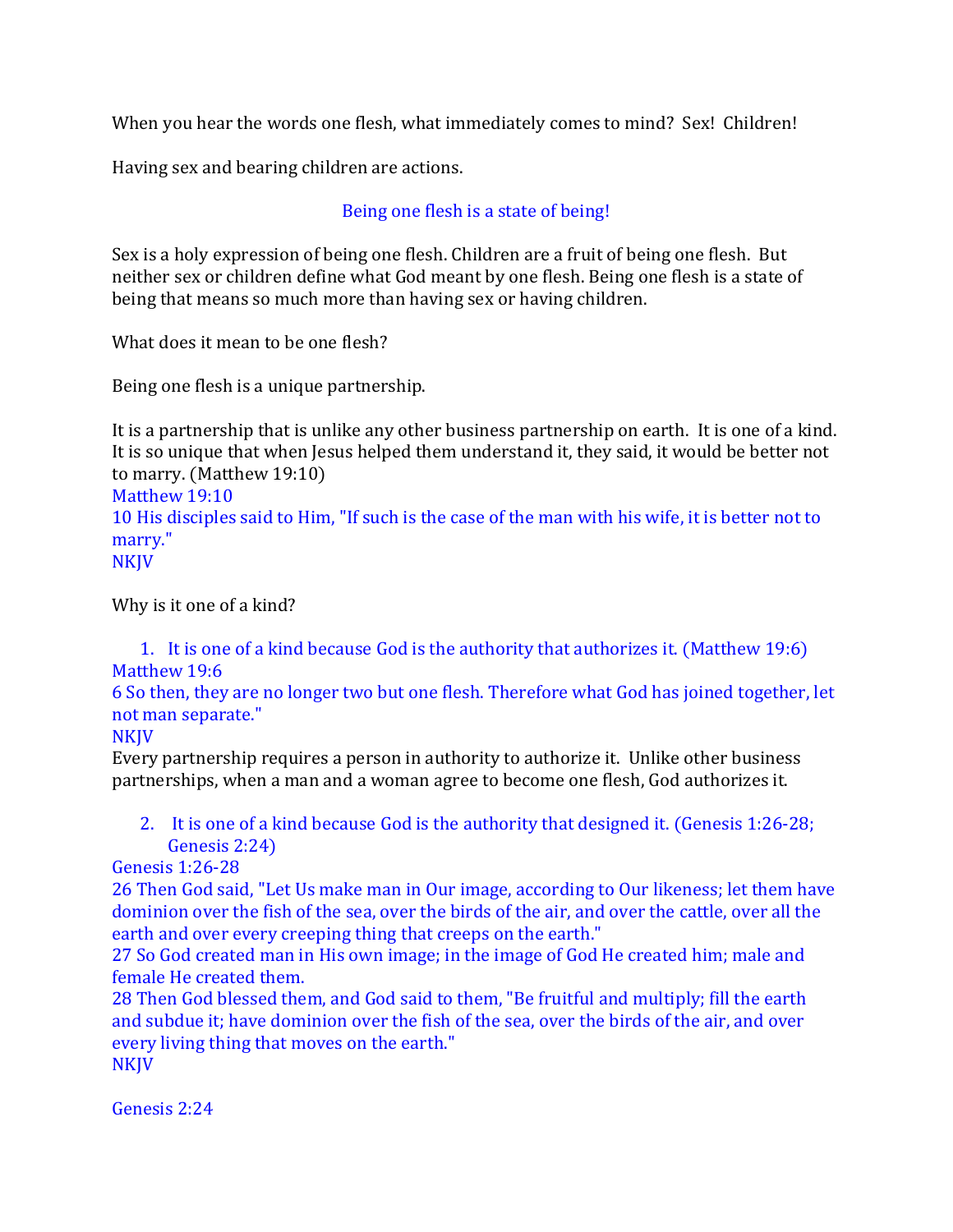24 Therefore a man shall leave his father and mother and be joined to his wife, and they shall become one flesh. NKJV

A business partnership, by definition, is a legal alliance between two or more people as joint principals in a business endeavor having specified and joint rights and responsibilities.

There are four relatively common business partnership types:

- general partnership (GP)
- [limited partnership \(LP\)](https://www.bizfilings.com/limited-partnership.aspx)
- [limited liability partnership \(LLP\)](https://www.bizfilings.com/limited-liability-partnership.aspx)
- limited liability limited partnership (LLLP).

Being one flesh is a partnership that gives a man and a woman unlimited ownership of one another and unlimited responsibility for one another.(UUP or OFP)

There is nothing to compare it to on the earth because there is nothing like it.

Being one flesh is a partnership that means each party has…

#### • Unlimited ownership

When a man and a woman get married, one flesh means they are co-owners of all physical property that they bring into the marriage and all physical property that they acquire during the marriage.

To be one flesh means that there is no such thing as yours, mine, and ours. There is just ours. Therefore, if one of them desires to give something away, it requires mutual consent.

One flesh means the man and woman are not only co-owners of one another's property, one flesh means they are co-owners of one another.

Paul was made aware of a problem in the church at Corinth. Some who were married were withholding their affection from their spouse. Based on his understanding of God's design for the partnership in marriage, Paul gave them the following instructions. 1 Corinthians 7:1-5

1 Now concerning the things of which you wrote to me: It is good for a man not to touch a woman.

2 Nevertheless, because of sexual immorality, let each man have his own wife, and let each woman have her own husband.

3 Let the husband render to his wife the affection due her, and likewise also the wife to her husband.

4 The wife does not have authority over her own body, but the husband does. And likewise the husband does not have authority over his own body, but the wife does.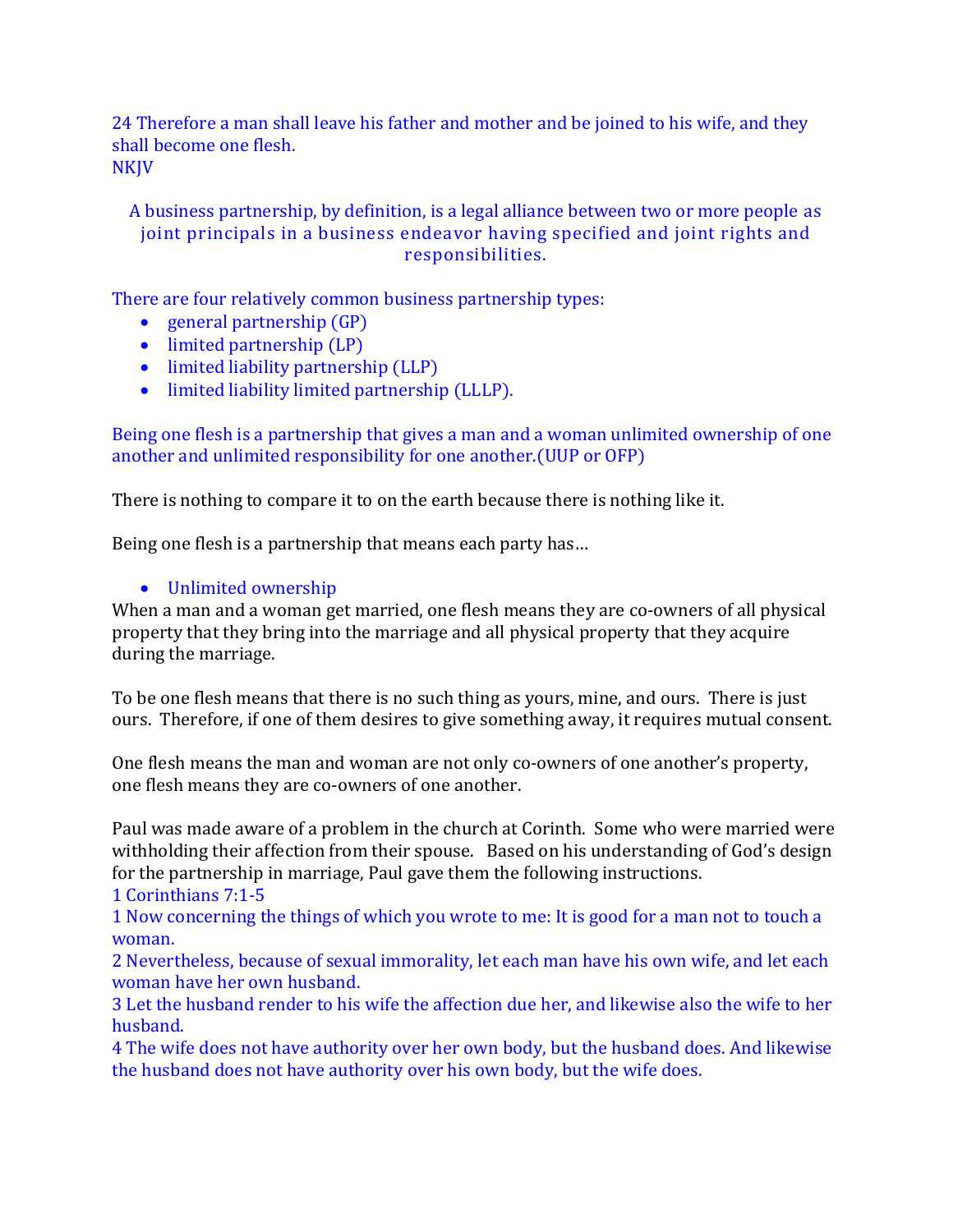5 Do not deprive one another except with consent for a time, that you may give yourselves to fasting and prayer; and come together again so that Satan does not tempt you because of your lack of self-control. NKJV

Notice in verse 2 Paul did not say have a wife or have a husband. Paul said have his own wife and have her own husband. Paul is using terms that are used to describe property rights in a business partnership.

Notice in verse 3 Paul emphasizes one of the specific property rights in the partnership.

Notice in verse 4 Paul declares the property rights of a husband includes his wife's body and the property rights of the wife include her husband's body.

Notice in verse 5 Paul said that any withdrawal of affection should only be done by consent. The word that Paul used for deprive means to commit fraud. It would be same word that would be used to describe a crime when a person in a business partnership steals from his partners.

Paul would not call it fraud unless the partnership called one flesh included personal ownership of the other person.

This is one reason why adultery and fornication are wrong. (Galatians 5:19). Galatians 5:19 19 Now the works of the flesh are evident, which are: adultery, fornication, uncleanness, lewdness…. NKJV

Fornication is having sex before marriage. Adultery is having sex after you are married with someone other than your spouse.

Both are engaging in sex with someone that is not one flesh with you. Any form of sexual immorality is engaging in sex without the partnership of being one flesh.

Adultery and fornication are using someone to satisfy your lusts. It is toying with someone just to satisfy your desires. It is amusing yourself at someone else's expense. It is the opposite of love. It is the essence of evil.

Adultery violates your spouse by taking what belongs exclusively to your spouse and sharing it with another person.

Fornication and Adultery destroy your soul because one fraudulent act always leads to another. This hardens your heart to the truth and makes it possible for you to exchange your natural desires for unnatural desires. Paul called this the development of a reprobate mind.

Romans 1:28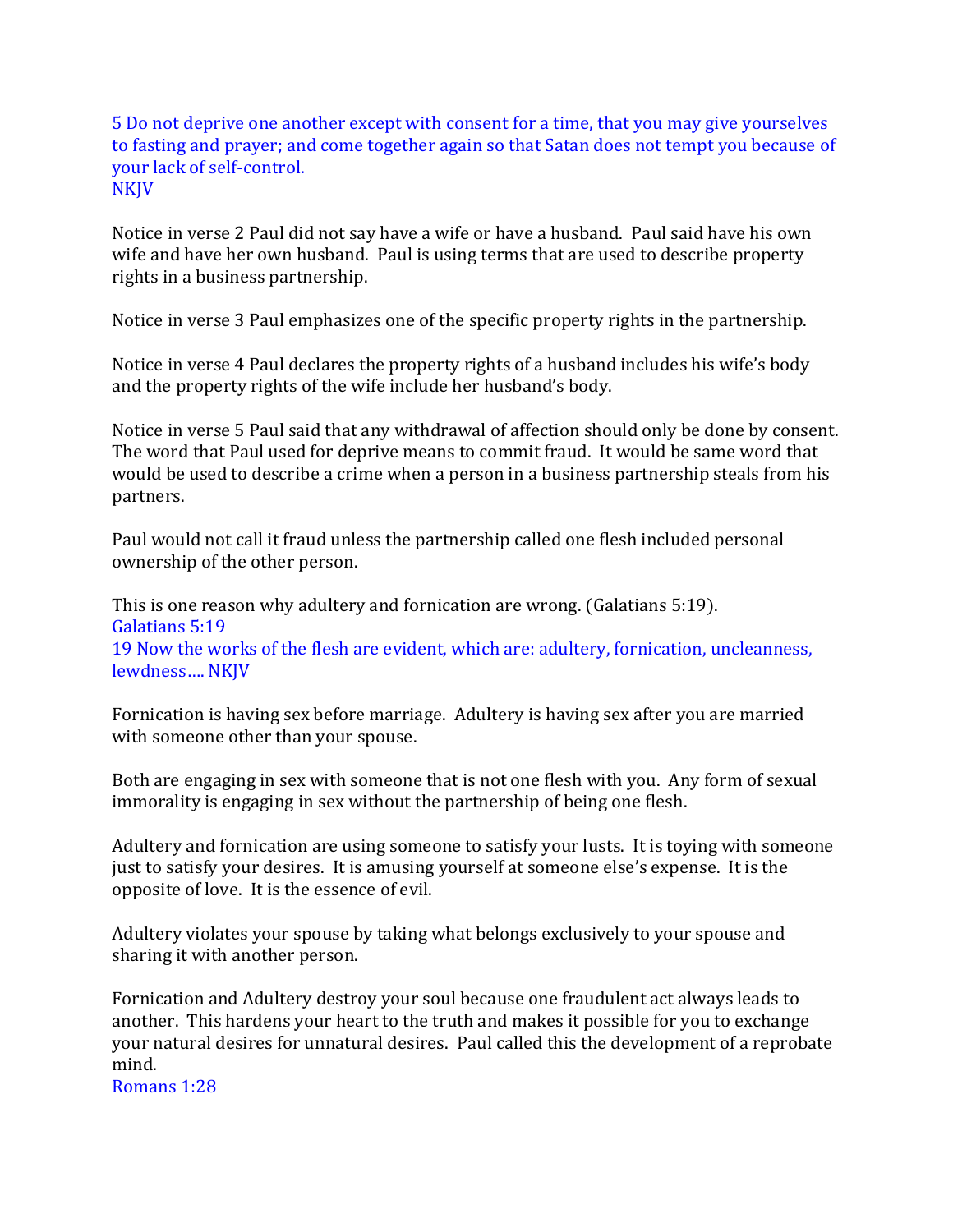28 And even as they did not like to retain God in their knowledge, God gave them over to a reprobate mind, to do those things which are not convenient; KJV

This partnership called one flesh and the idea of personal ownership of one another in marriage is the foundation on which true intimacy in marriage is developed. It is not just basis for physical intimacy but the it is also the basis for spiritual, mental, and emotional intimacy. A husband and his wife do not just own each other's bodies. They own each other's entire being.

A married man and woman can commit fraud physically by withholding their affections from one another.

But perhaps the greatest fraud committed by married couples is withholding their inner being from one another.

If you are going to change this, you need to repent before God and embrace His design for marriage.

Being one flesh not only means unlimited ownership of one another, it also means….

• Unlimited responsibility for one another

Unlimited responsibility means that there is no limit to what you will do to care for one another. In His Word, God has prescribed specific responsibilities for a husband and a wife that provide the best order for the family in a fallen world. The husband is the leader, provider, and protector of the family. The wife is his executive assistant and his encourager.

Unlimited responsibility means that there is no sacrifice that is too great that you will not make to care for one another.

Paul said to husbands… Ephesians 5:25 25 Husbands, love your wives, just as Christ also loved the church and gave Himself for her, NKJV

Paul said to wives… Ephesians 5:24 Therefore, just as the church is subject to Christ, so let the wives be to their own husbands in everything. **NKJV** 

What did Christ sacrifice to care for the church? What should the church sacrifice to care for Christ?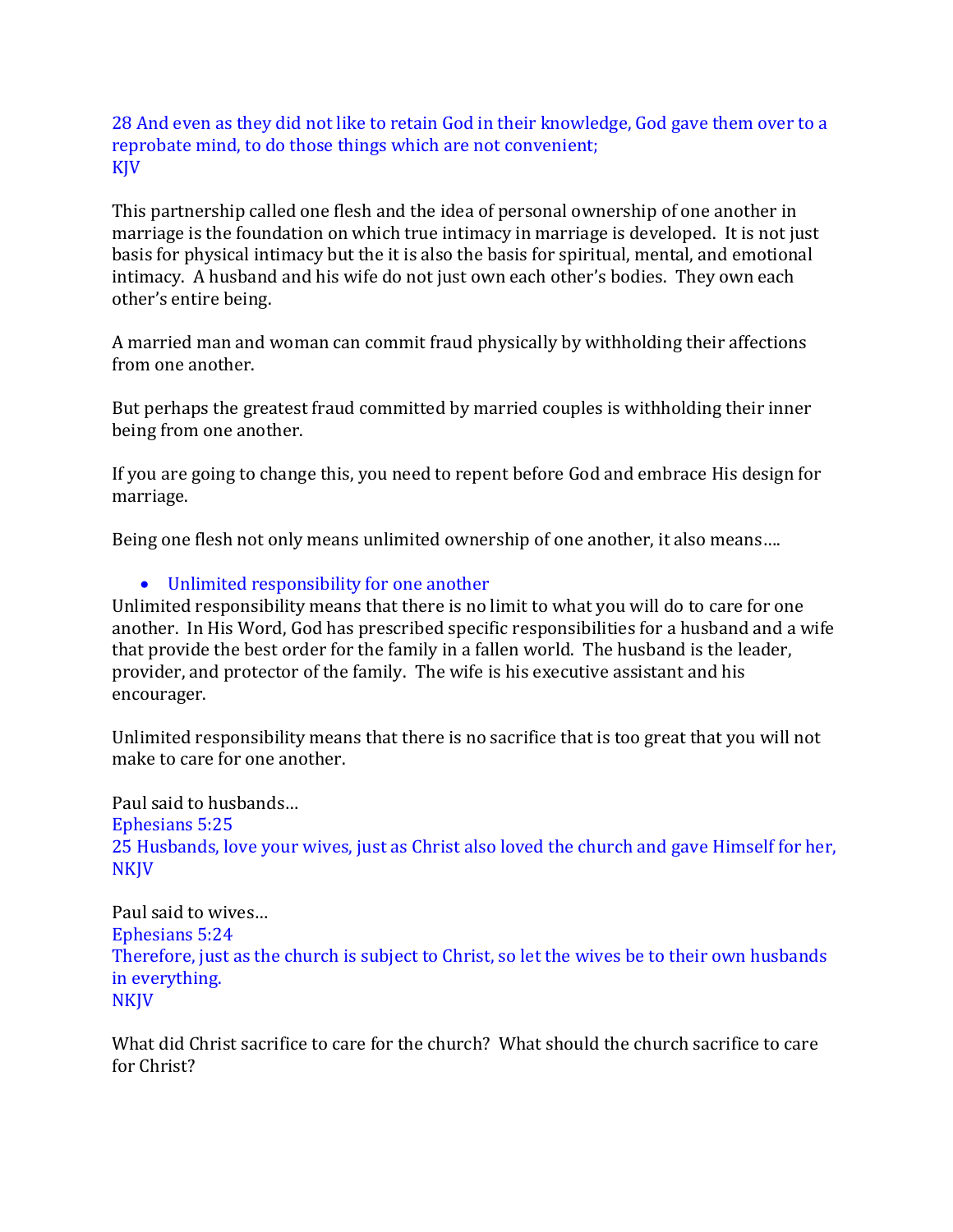## To be one flesh means unlimited ownership of one another and unlimited responsibility for one another.

### Conclusion

It is only by God's power that a husband and wife can fulfill God's design for marriage.

To receive God's power, God says you must receive His Son Jesus. Why Jesus?

• God created you to be in relationship with Him.



• You have rebelled against God and you are estranged from God



• God sent His Son Jesus to restore His relationship with you.



• You need to repent and believe upon Jesus to be reconciled to God.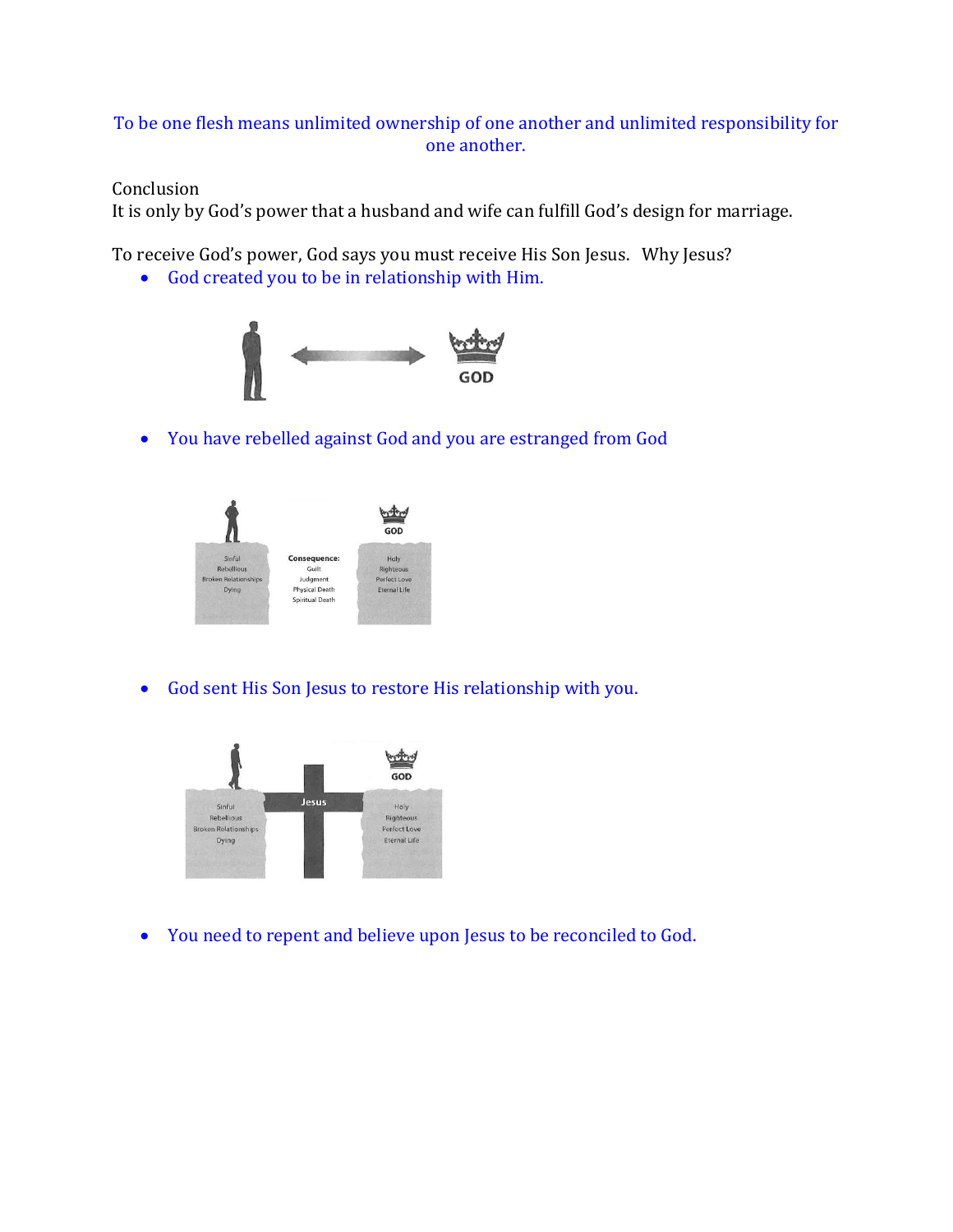

If you receive Jesus, you enter a partnership with Him that is just like the partnership in marriage.

If you receive Jesus, everything He owns is yours and everything you own is HIs. Romans 8:16-17 The Spirit Himself bears witness with our spirit that we are children of God, 17 and if children, then heirs — heirs of God and joint heirs with Christ, if indeed we suffer with Him, that we may also be glorified together. NKJV

1 Corinthians 6:19-20 19 Or do you not know that your body is the temple of the Holy Spirit who is in you, whom you have from God, and you are not your own? 20 For you were bought at a price; therefore glorify God in your body and in your spirit, which are God's. **NKJV** 

If you receive Jesus, He takes on unlimited responsibility for you. You take on unlimited responsibility for Him.

Romans 8:31-32

31 What then shall we say to these things? If God is for us, who can be against us? 32 He who did not spare His own Son, but delivered Him up for us all, how shall He not with Him also freely give us all things? NKJV

We fulfill our responsibility to Him by loving one another.

John 13:34-35

34 A new commandment I give to you, that you love one another; as I have loved you, that you also love one another.

35 By this all will know that you are My disciples, if you have love for one another." **NKJV** 

He literally becomes one flesh with you by sending His Spirit to dwell in you. You become the body of Jesus Christ.

Ephesians 5:30

30 For we are members of His body, of His flesh and of His bones. **NKJV**